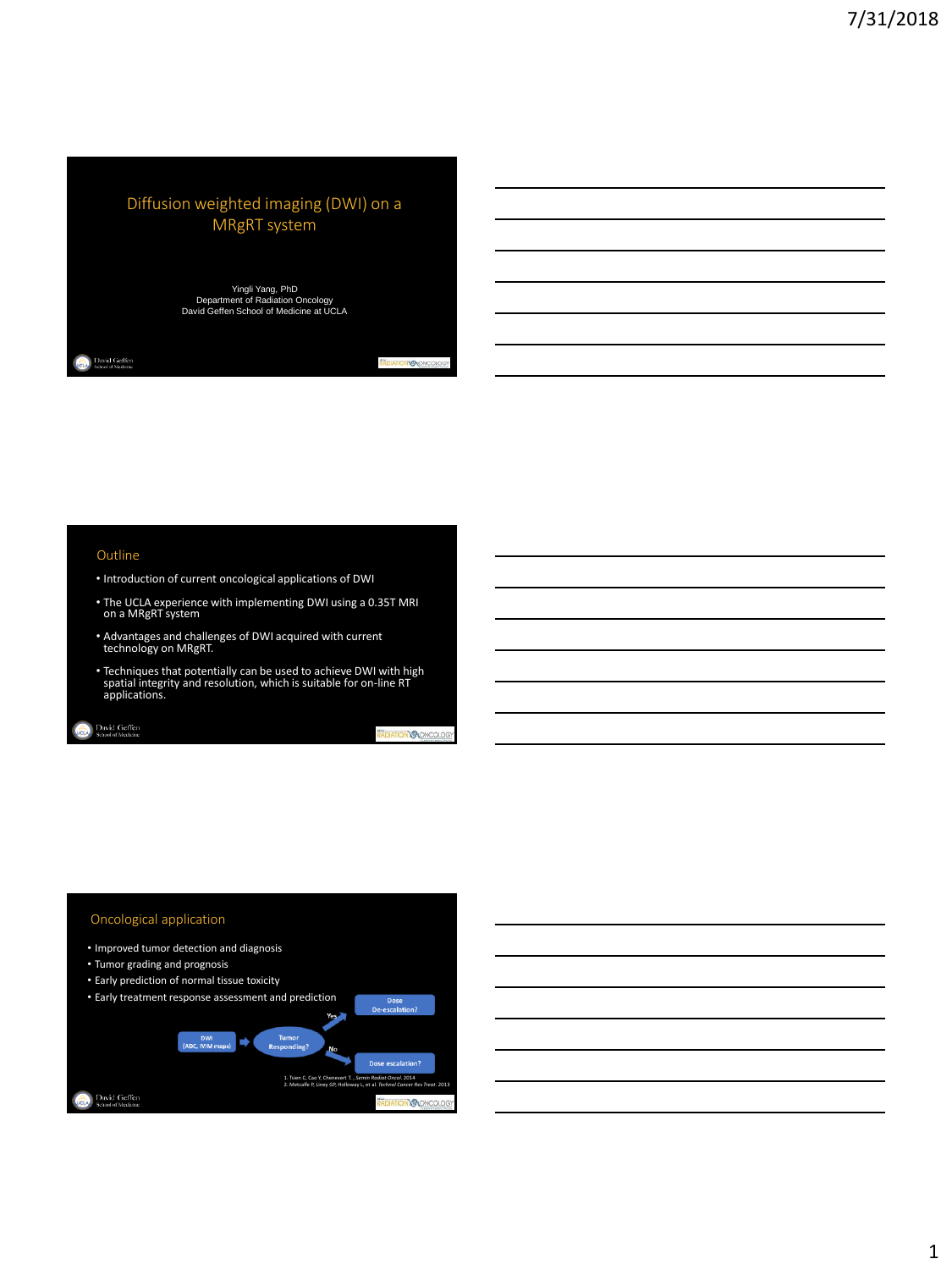## Target detection

• Metastases detection with whole body DWI





RADIATION **OCOLOGY** 

#### Target detection

• DWI provided superior tumor detection capability than conventional T2W imaging for prostate cancer [1]



#### Tumor detection

• ADC value provided good differentiation of benign and malignant cervical lymph nodes [1]



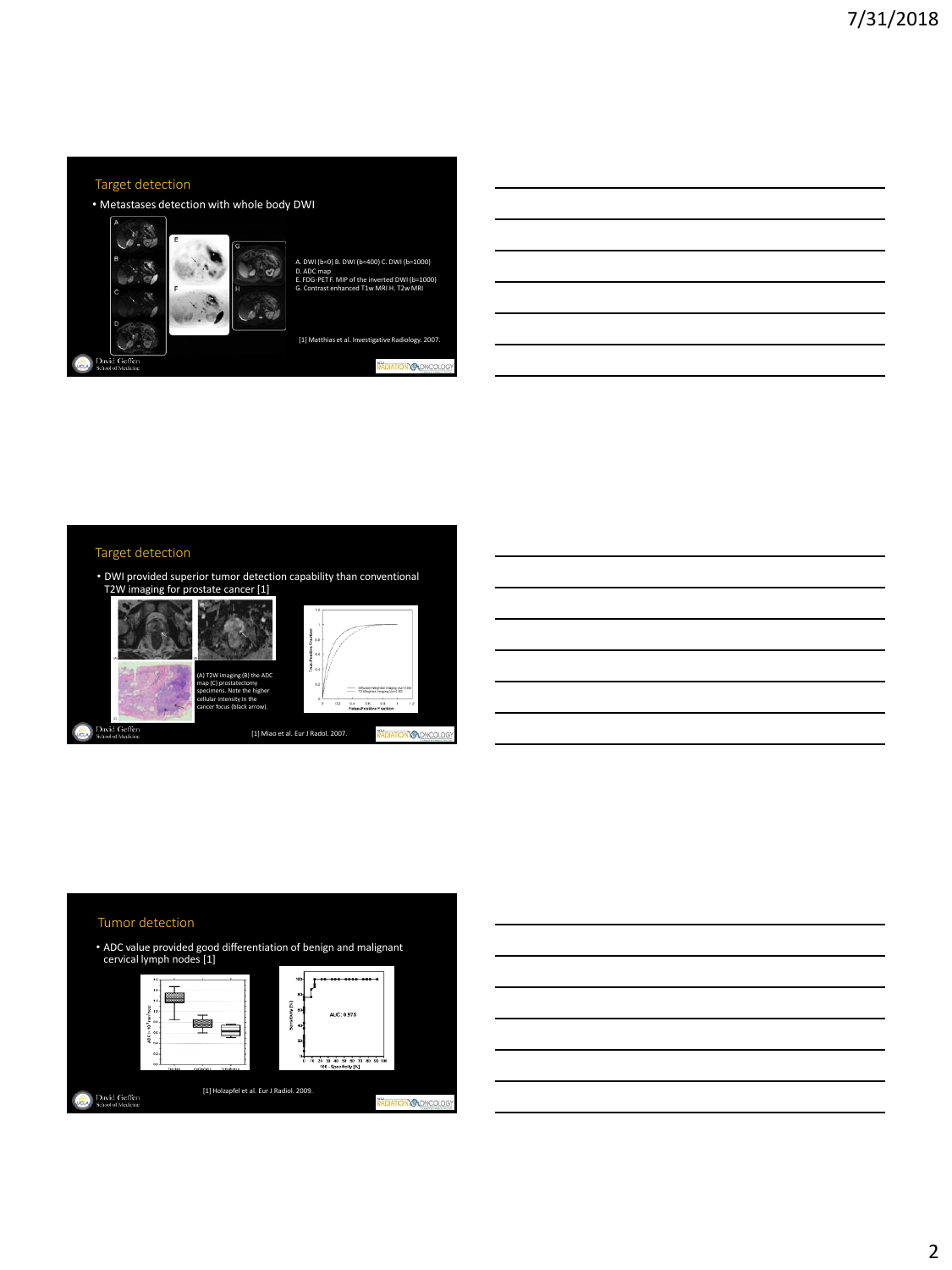

|                                                 | <u> 1989 - Andrea Andrew Maria (h. 1989).</u>                          |  |  |
|-------------------------------------------------|------------------------------------------------------------------------|--|--|
|                                                 | <u> 1989 - Andrea Andrew Maria (h. 1989).</u>                          |  |  |
| <u> 1989 - Andrea Station Barbara (b. 1989)</u> |                                                                        |  |  |
|                                                 | <u> 1989 - Jan Samuel Barbara, margaret eta biztanleria (h. 1989).</u> |  |  |
|                                                 |                                                                        |  |  |
|                                                 |                                                                        |  |  |

 $\overline{\phantom{0}}$ 

#### Tumor grading and prognosis • Low ADC is an indicator of high-grade and poor survival for malignant astrocytoma [1] o a g g g g g g<br>e a g g g g g g  $\overline{\phantom{a}}$ Murakami<br>et al. [11] Higano<br>et al. [10] Yarnasaki<br>et al. [12]<br>Study Saksena<br>et al. [13] [1] Zulfiqar et al. AJR Am J Roentgenol. 2013 David Geffen<br>School of Medicine RADIATION VONC



#### Treatment response prediction

- Successful treatment can lead to tumor necrosis  $\rightarrow$  changes in cellular density
- DWI can detect changes earlier than tumor size changes.[1,2]

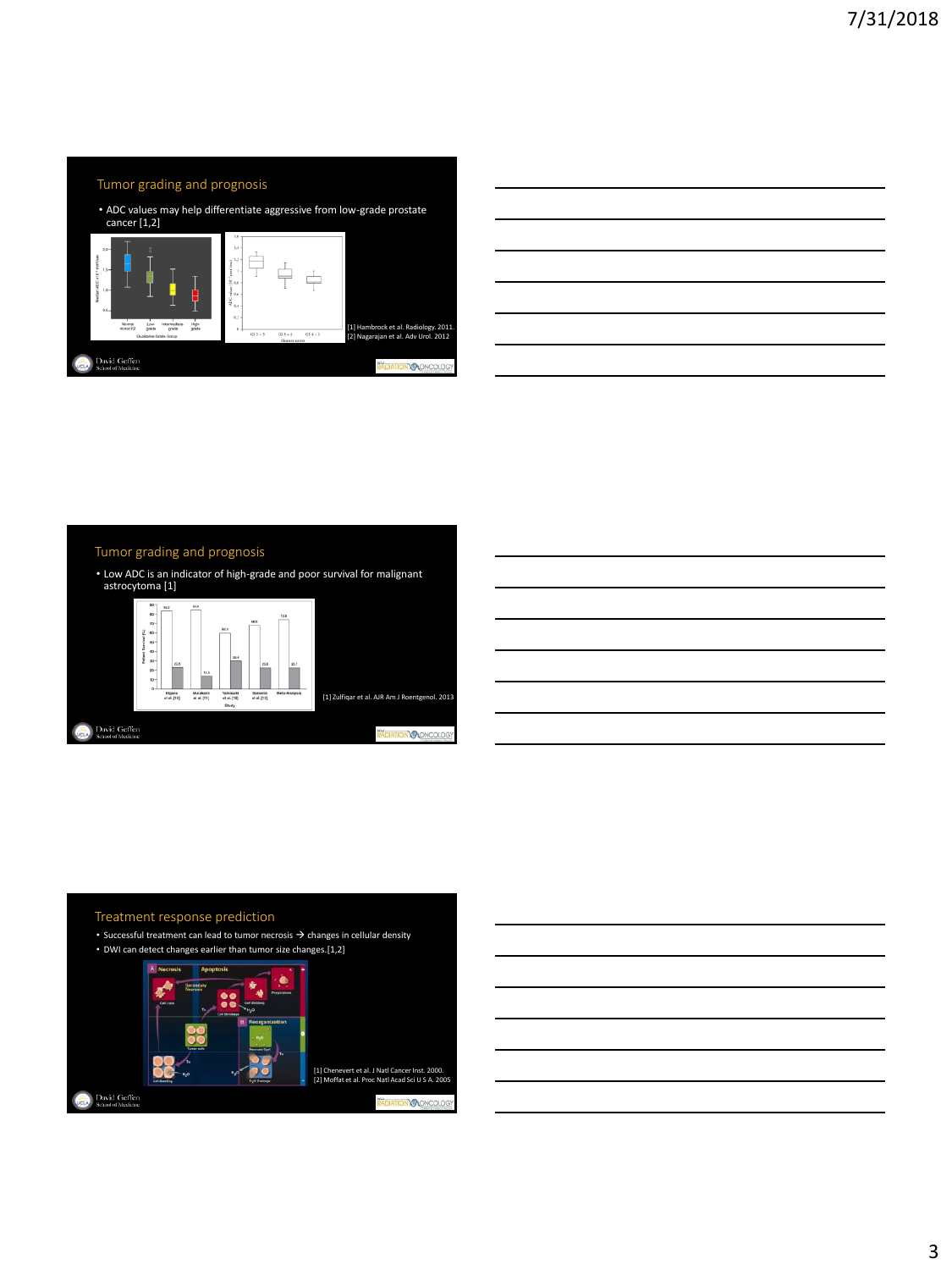## Treatment response prediction

• Changes of ADC during treatment provided useful information about treatment response and patient survival [1-5]



Rectal patient with pathological complete response<br>A. Before therapy, mean tumor ADC = 0.87x10<sup>.3</sup>mm<sup>2</sup>/s B. After therapy, mean tumor ADC =  $1.44 \times 10^{-3}$ mm<sup>2</sup>/s.

[1] Chenevert et al. J Natl Cancer Inst. 2000. [2] Moffat et al. Proc Natl Acad Sci U S A. 2005 [3] Hamstra et al. J Clin Oncol. 2008. [4] Galbán et al. Transl Oncol. 2009. [5] Kim et al. European Radiology. 2011 RADIATION OCONCOLOG

David Geffen

| Treatment response prediction |  |
|-------------------------------|--|
|                               |  |

• Longitudinal DWI is feasible with the 0.35T ViewRay MRI.







Early ADC map during RT

David Geffen

post-RT – confirm recurrence

D

[1] Yang et al. Med Phys. 2016. **MACH** 

#### Treatment response prediction

- Using features from all three time points provided the best AUC
- Using single time point worked poorly for the treatment response prediction
- SVM with T1-3 provided the best results (AUC=0.89 [0.73, 0.98])

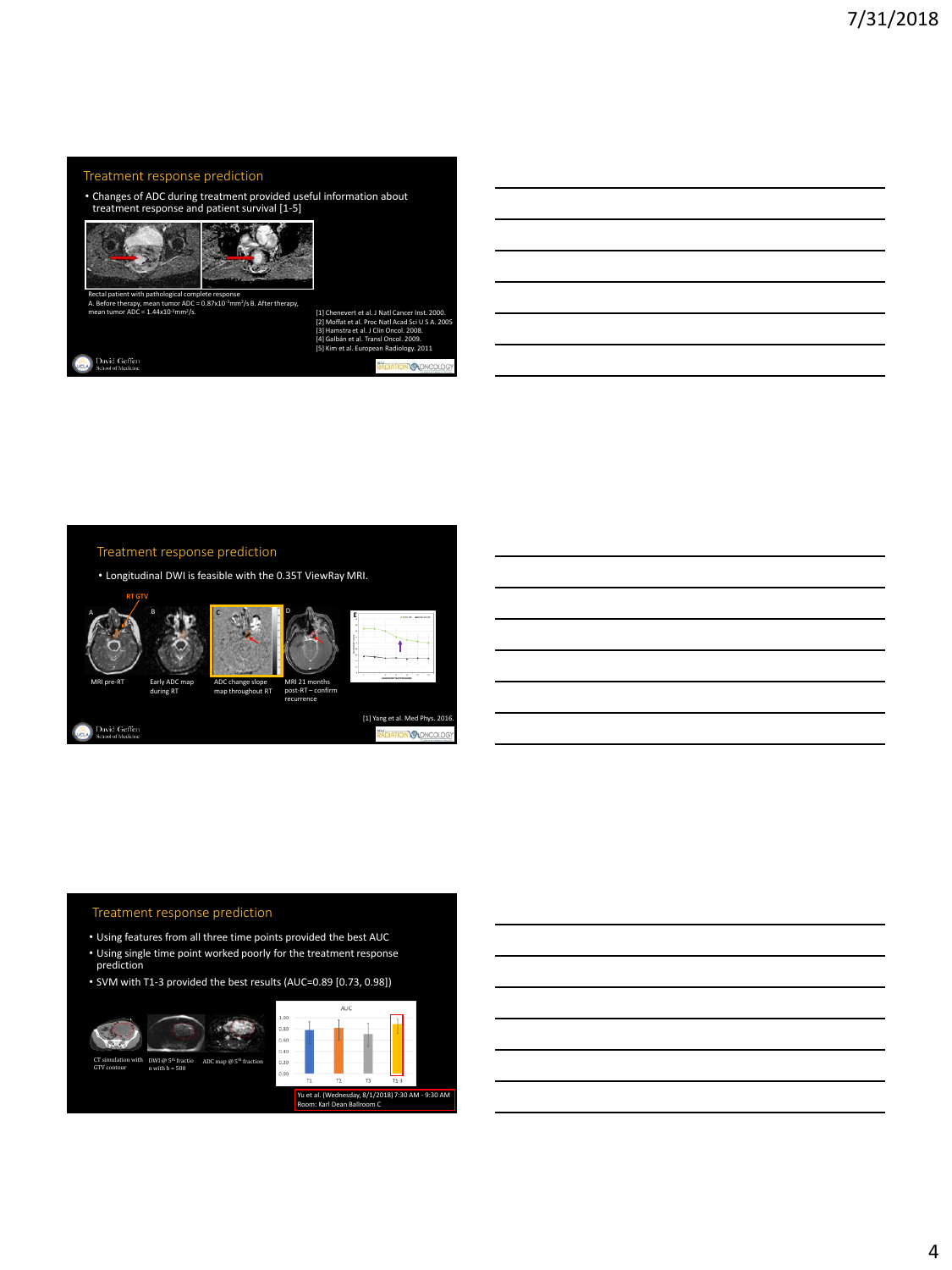# UCLA experience

- DWI studies conducted using ViewRay system
	- 0.35T MR-guided tri-cobalt 60 radiotherapy system
	- Can be used as a standard MR scanner after disconnect MR from RT
	- Capability of sequence programming using the Siemens IDEA platform



RADIATION ONCOLOG

David Geffen

# Advantages of implementing on-board DWI

#### • Advantages

- Clinically practical to acquire additional/longitudinal imaging.
- Easy arrangement logistically
- DWI was acquired with same patient setup
- Big bore system, patients could be imaged at treatment position



**MAGNO** 

# Challenges of implementing on-board DWI

- Challenges:
	- Conventional DW-ssEPI has geometric distortion and limited resolution
	- DP-TSE was developed for reduced distortion and improved geometric accuracy [1]

[1] Gao et al. Med Phys, 2017

RADIATION OCONCOLOGY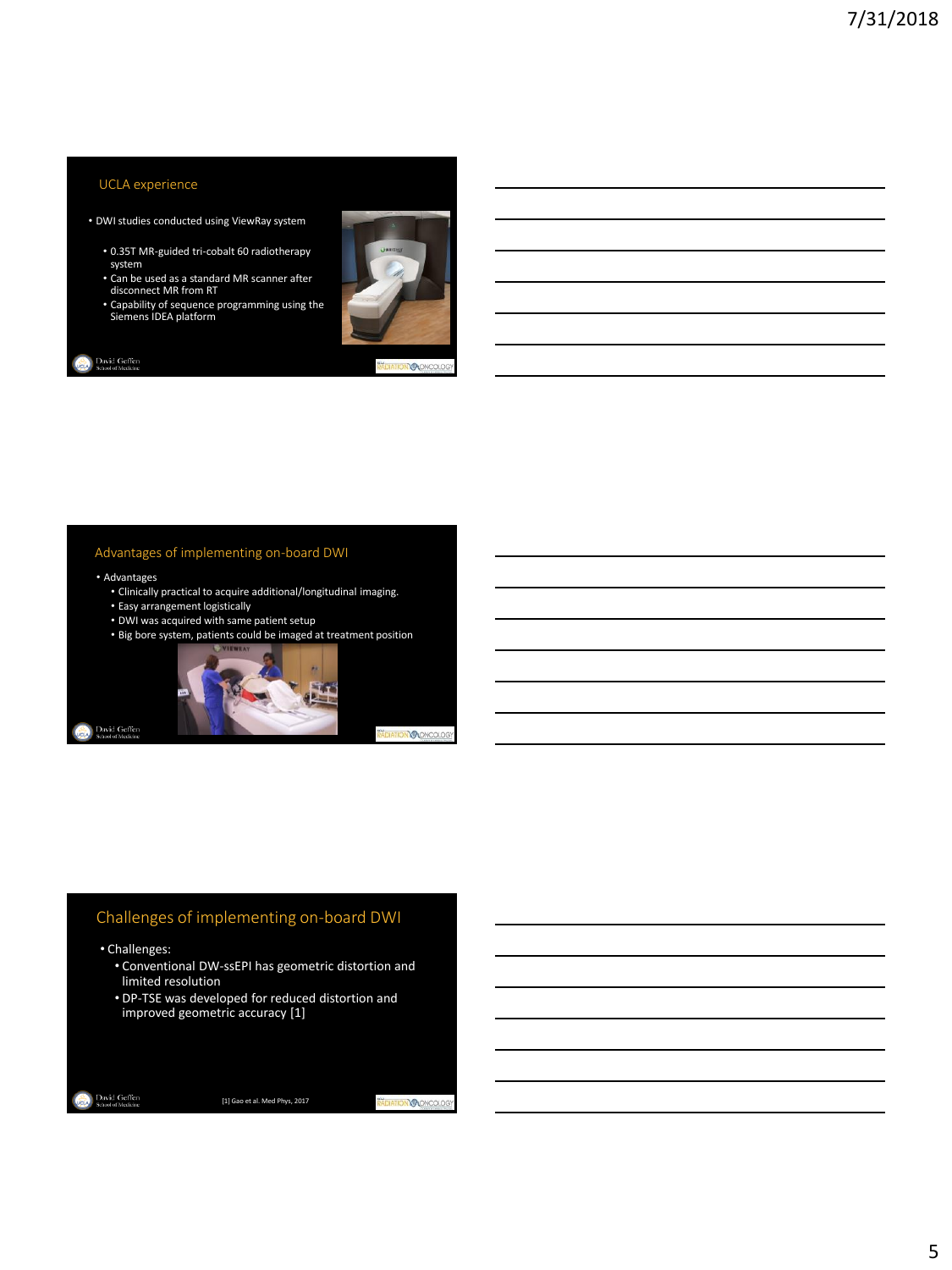#### DP-TSE sequence at UCLA

- Diffusion module: Twice-refocused spin echo (TRSE) to reduce eddy currents.
- Readout module: TSE is robust to field inhomogeneity and susceptibility related artifact.



# DP-TSE sequence at UCLA

#### • Advantages:

- Reduced geometric distortion, chemical shift artifacts, and susceptibility related artifacts
- Accurate and reproducible phantom ADC measurements

#### • Limitations

• Longer scan time for multi-slice DP-TSE acquisition



## Potential solutions for improved DWI

## • To improve the spatial integrity

- Perform distortion correction, e.g. field map-based distortion correction.
- Switch to multi-shot technique, e.g. RESOLVE
- Use other readout, e.g. DW-ssTSE
- Reduced FOV
- To improve the resolution
	- Multi-shot technique.
	- Reduced FOV

David Geffen

RADIATION **O** CIVICOLOGY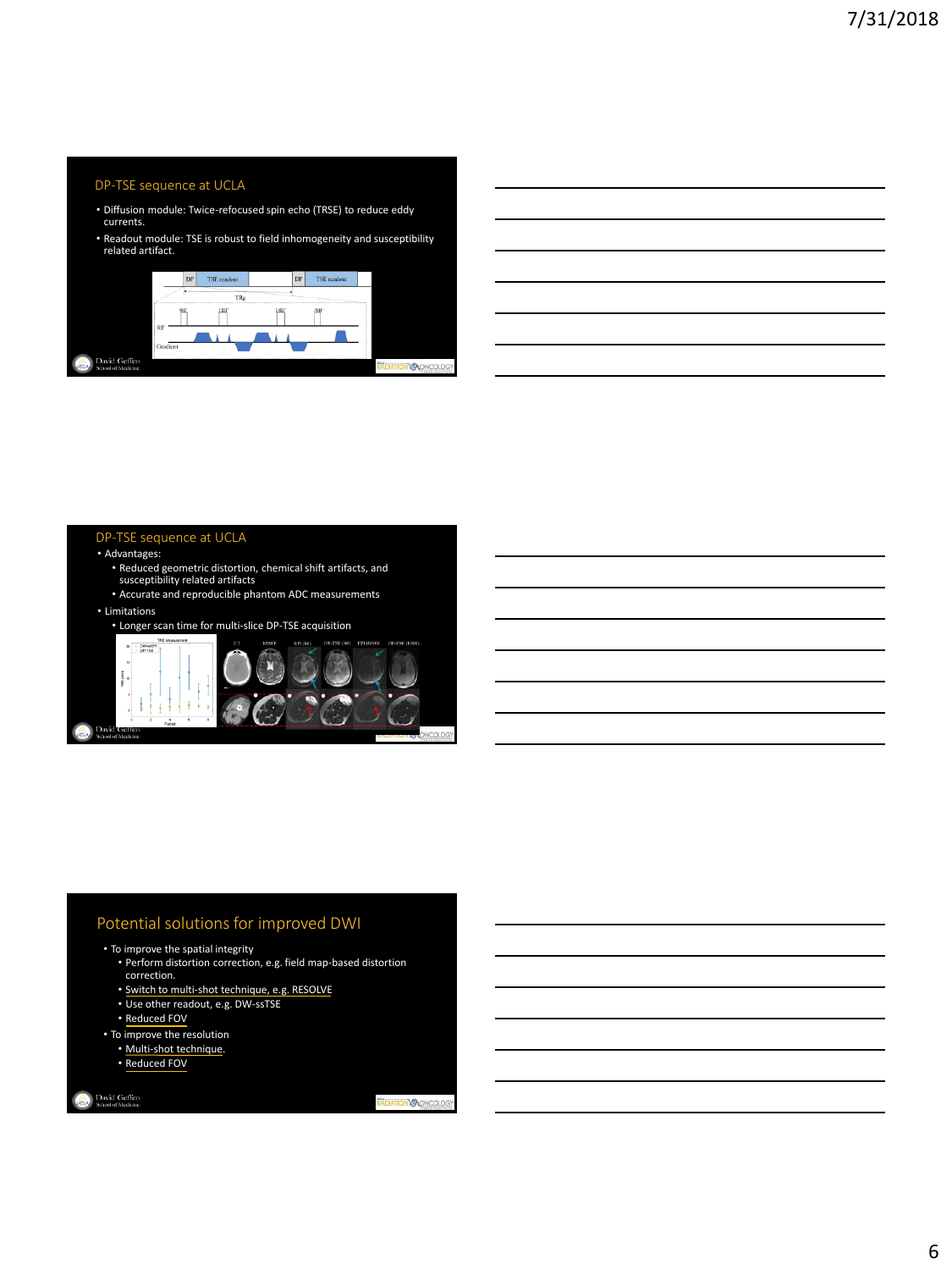## Field map distortion correction

- One main source of distortion is B0 field inhomogeneity
- Field map can be measured using various methods (e.g. multi-echo GRE)
- This field map information is directly related with image pixel shift and can be used to correct for the distortion. [1]  $x_1 = x \pm \frac{\Delta B(x, y)}{G_x}, y_1 = y + \frac{\Delta B(x, y)T}{G_y \tau},$



#### David Geffen

**ATION DONCO** 

# Field map distortion correction

• Advantages

• Could reduce distortion caused by field inhomogeneity

• Disadvantages

- Additional field map acquisition needed
- Works mainly for B0 related distortion.
- Relies on accurate measurements of field map.

David Geffen

[1] Chen et al. NeuroImage. 2006. [2] Xiang et al. Magn Reson Med. 2007

**DIATION ONCOLOGY** 

#### Multi-shot technique

- Interleaved EPI [1]
- Readout-segmented EPI [2,3]
- EPI-related distortion is governed mainly by slow traversal through k-space along phaseencoding direction.
- Segmented readout could mitigate corresponding distortion



David Geffen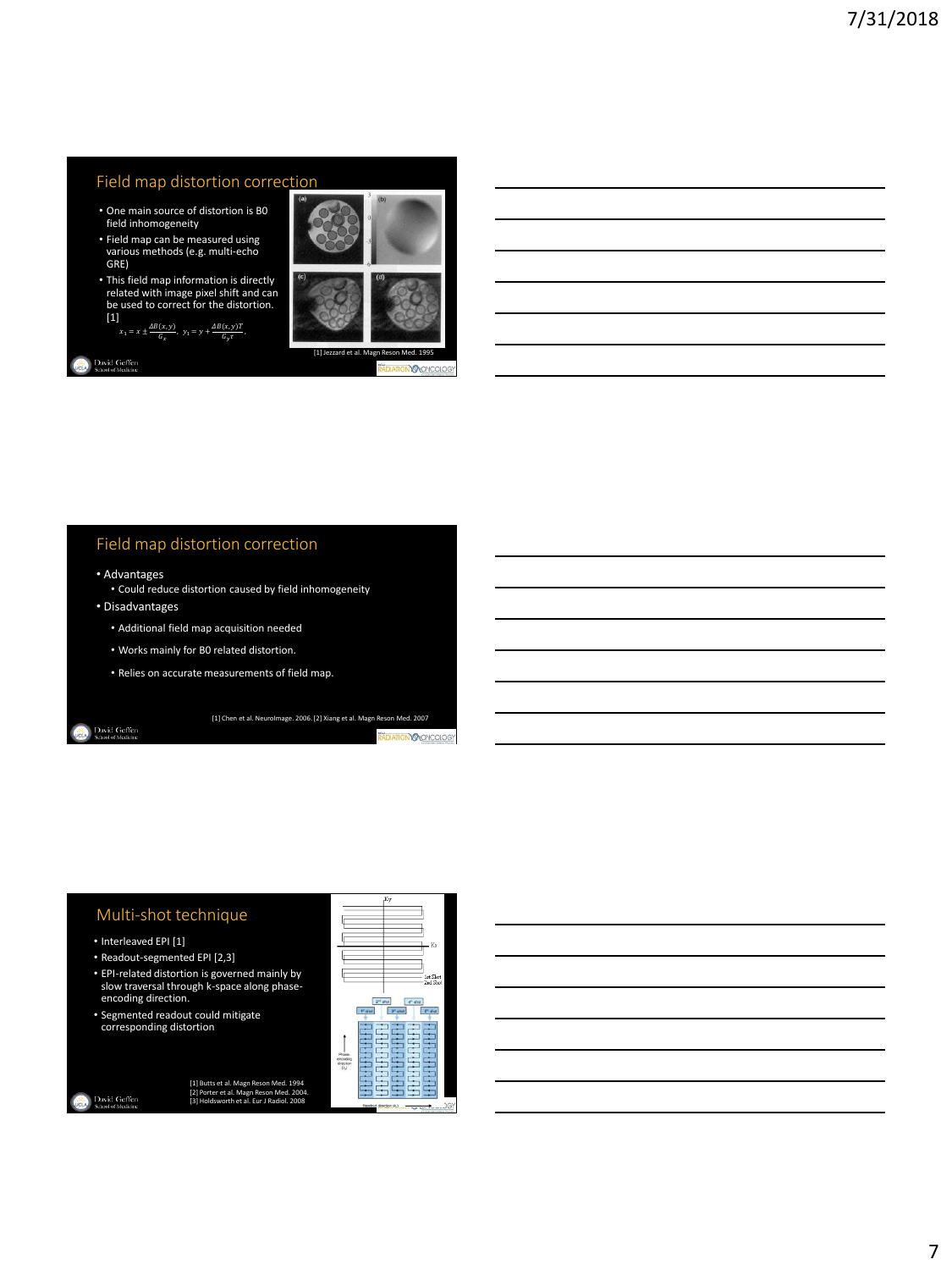## Multi-shot technique

- Advantages
	- Reduced distortion and susceptibility related artifacts
	- Higher resolution
- Disadvantages
	- Longer scan time
	- Need to resolve shot-to-shot inconsistency (usually use navigator)

Image from Porter et al. Magn Reson Med. 2004.<br>
School of Medicine



**ON** 

# Use other readout module

- TSE, bSSFP, FLASH and other readout module have been implemented to reduce EPI related distortion. [1-6]
	- Single-shot or more frequently multi-shot
	- Various readout e.g. Cartesian, PROPELLER[2], spiral[3].



David Geffen



[1] Alsop. Magn Reson Med. 1997. [2] Pipe et al. Magn Reson Med. 2002. k et al. NeuroImage. 2010 [4] Buxton et al. Magn Reson Med. 1993. [5] Nguyen et al. Magn Reson Med. 2014. [6] Sinha et al. JMRI. 1996<br>[7] Gao et al. Med Phys, 2017

**TONO CONCOLOGY** 

# Reduced FOV

**David Geffen**<br>School of Medicine

- Total duration of the actual data sampling during EPI readout.
- Reduced echo train length.
- Inner volume imaging (IVI) [1,2] • Outer volume suppression (OVS) [3,4]







[1] Feinberg et al. Radiology, 1985. [2] Saritas et al. Magn Reson Med. 2008 . [3] Ogg et al. J Magn Reson B, 1994 [4] Wilm et al. Magn Reson Med. 2007.

**REDIATION CONCOLO**